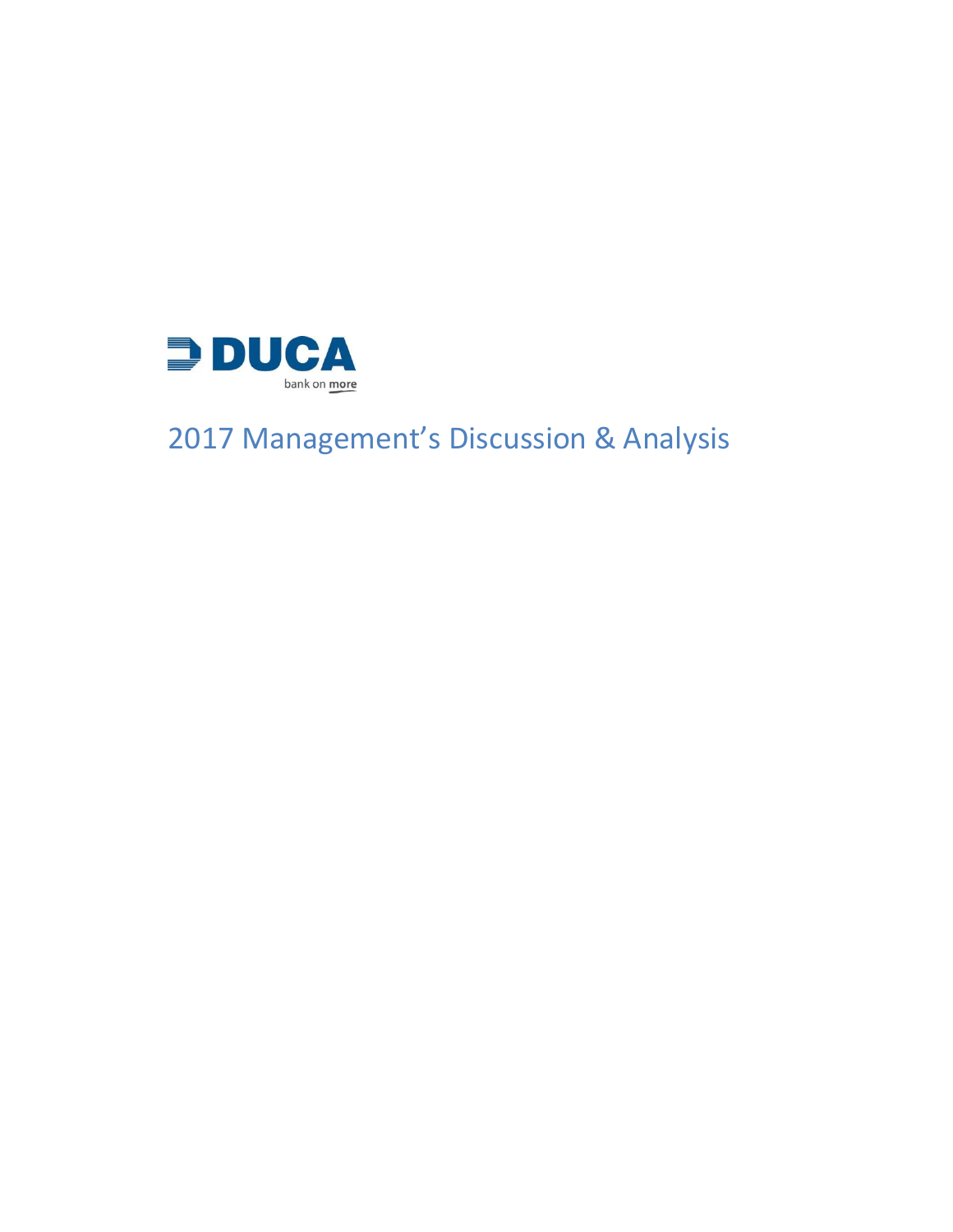# **Management's Discussion & Analysis**

This Management Discussion & Analysis ("MD&A") is provided to assist Members with interpreting DUCA's results of operations and financial condition for the fiscal year ended December 31, 2017, as compared to December 31, 2016. The MD&A should be read in conjunction with the audited consolidated financial statements, which have been prepared in accordance with International Financial Reporting Standards ("IFRS"). All amounts in the MD&A are expressed in Canadian dollars.

#### **Caution Regarding Forward-LookingStatements**

This MD&A may include forward-looking statements which by their very nature require management to make assumptions and involve inherent risks and uncertainties. Forward-looking statements are typically identified by the words "believe", "expect", "anticipate", "intend", "estimate", "may increase", "may impact", and other similar expressions, or future or conditional verbs such as "will", "should", "would" and "could". Several important factors, many of which are beyond management's control, could cause actual future results, conditions, actions or events to differ materially from the targets, projections, expectations, estimates or intentions expressed in forward-looking statements. These factors include, but are not limited to, changes in general economic conditions in Canada, particularly those in Ontario; legislative or regulatory developments; changes in accounting standards or policies; and DUCA's success in anticipating and managing the risks inherent in these factors. Readers are cautioned that the foregoing list is not exhaustive. Undue reliance should not be placed on forward-looking statements as actual results may differ materially from expectations. DUCA does not undertake to update any forward-looking statements contained in this annualreport.

DUCA uses several financial measures to assess its performance. Some of these measures are not calculated in accordance with IFRS, are not defined by IFRS and do not have standardized meanings that would ensure consistency and comparability between companies using these measures. They are therefore unlikely to be comparable to similar measures presented by other credit unions and financial institutions and should not be viewed in isolation from or as a substitute for IFRS results.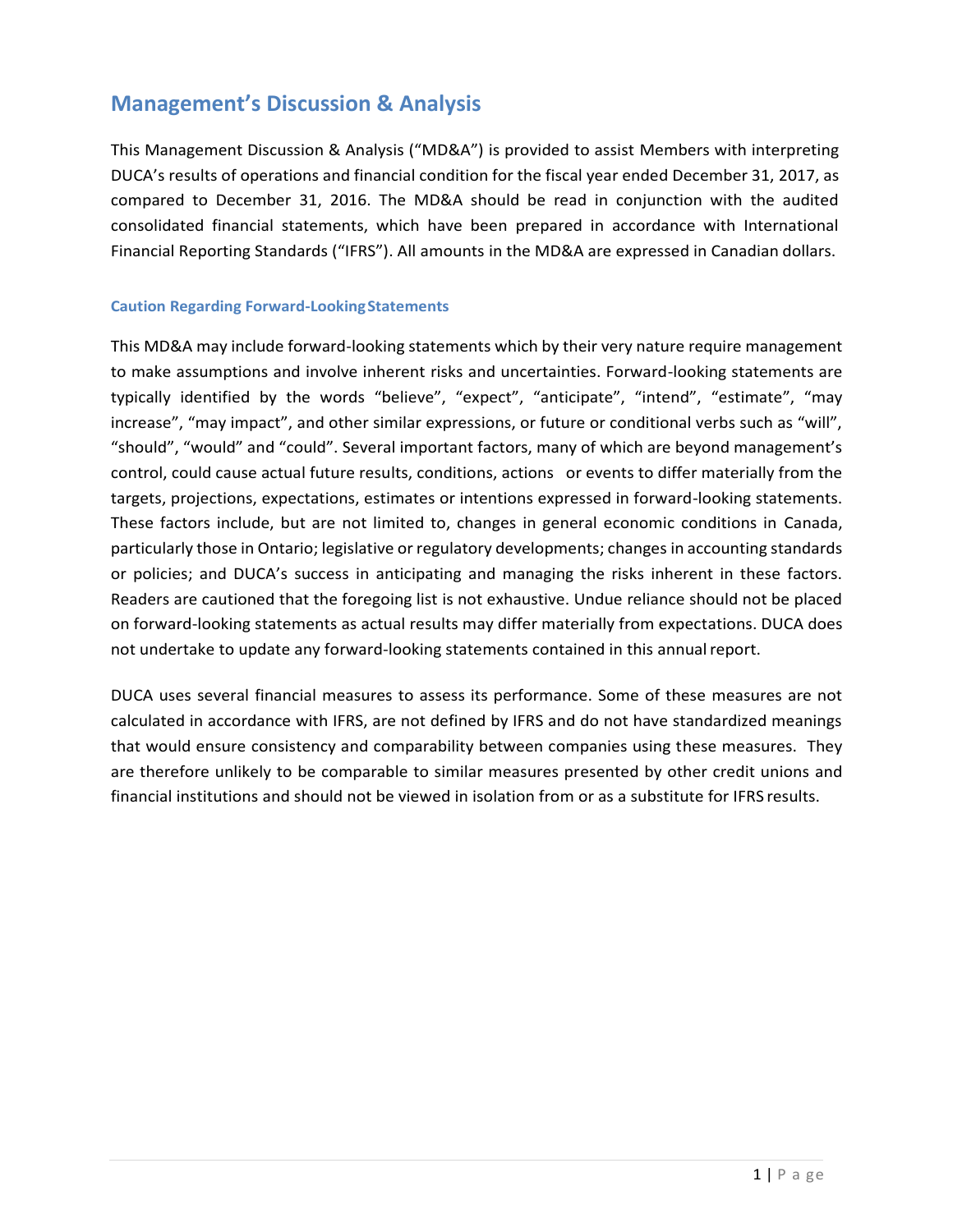### **Financial Overview**

- Net income attributable to Members was \$12.97 million for the year ended December 31, 2017 compared with \$13.73 million for the year ended December 31, 2016. Included in DUCA's 2016 consolidated statements are the results of DUCA's majority-owned subsidiary, Zenbanx Canada Inc. ("ZBC"). Excluding the results of ZBC, DUCA's 2017 net income was \$12.16 million and up 5% from 2016.
- Excluding the results of ZBC, DUCA posted income of \$18.23 million before patronage and taxes ("IBP&T") compared with \$16.57 million in 2016, an increase of \$1.7 million or 10% from the prior year.
- On November 4, 2016, DUCA restructured its investment in ZBC with ZenBanx Holdings Inc. ("ZBH"). The change resulted in the elimination of any further DUCA expenditure of operating costs of ZBC effective November 1, 2016, the wind-up of ZBC on December 31, 2016, and the termination of ZBH's support of existing Zenbanx accounts effective no later than July 14, 2017. By June 30, 2017, all ZBC deposit accounts were closed.
- As a result of the wind-up of ZBC, DUCA recognized \$4.7 million in tax losses in 2016. During 2017, DUCA recognized a further \$0.8 million of tax losses related to ZBC. The benefit of these tax losses is included in ZBC's results in the chart below.

| millions                                                                                               | 2017     |                | 2016                  |                             | $$$ Change |                      | % Change          |  |
|--------------------------------------------------------------------------------------------------------|----------|----------------|-----------------------|-----------------------------|------------|----------------------|-------------------|--|
| <b>DUCA</b><br>ZBC<br>Income before patronage return, and income<br>taxes and non-controlling interest | \$<br>Ŝ. | 18.23<br>18.23 | -\$<br>$\ddot{\zeta}$ | $16.57$ \$<br>4.15<br>12.42 | - S        | 1.67<br>4.15<br>5.81 | 10%<br>n/m<br>47% |  |
|                                                                                                        |          | 2017           |                       | 2016                        |            | \$ Change            | % Change          |  |
| <b>DUCA</b><br>ZBC                                                                                     | \$       | 12.16<br>0.81  | \$                    | 11.54<br>$2.19 -$           | - \$       | 0.62<br>1.37         | 5%<br>$-63%$      |  |
| Net Income attributable to Members                                                                     | ς        | 12.97          | Ŝ.                    | $13.73 - S$                 |            | 0.75                 | -5%               |  |

• Summary of Results –

n/m - not meaningful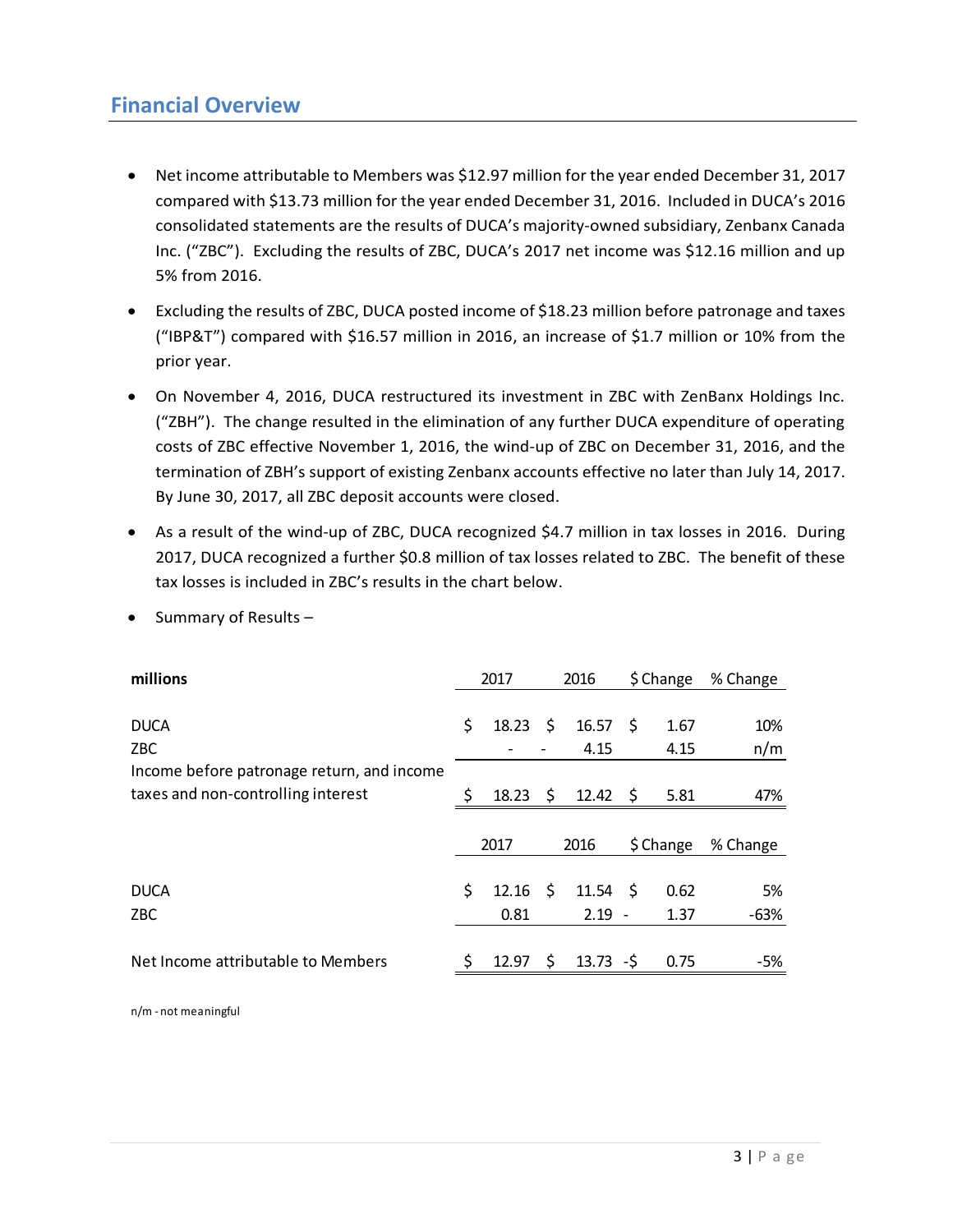- The cost efficiency ratio ("CER"), excluding ZBC, which is the ratio of operating expenses to net revenues was 68.6% compared with 63.3% for the years ended December 31, 2017 and 2016, respectively. The higher year-over-year CER is due to higher staffing levels and higher operating and administrative expenses.
- Return on average equity ("ROE") (excluding ZBC) was 8.0% for the year ended December 31, 2017 compared with 7.8% for 2016. The return on average equity is a financial ratio that measures the profitability of the Credit Union in relation to the average Members' equity. This financial metric is expressed in the form of a percentage which is equal to net income after tax divided by the average Member's equity for the year.
- Total assets were \$2.777 billion at December 31, 2017 compared with \$2.476 billion at the end of 2016 and up 12% year-over-year. Total assets including Qtrade wealth assets were \$3.014 billion compared with \$2.672 billion in 2016 and up 13% year-over-year.
- Member Loans increased to \$2.422 billion compared with \$2.066 at the end of 2016 and up 17% for the year with solid improvement in the growth of residential mortgages and continued strong performance in commercial lending.
- Member deposits increased to \$2.012 billion, up \$160 million or 9% from the December 31, 2016 balance of \$1.853 billion.
- Securitization balances increased to \$537 million up 25% from 2016. DUCA will continue to fund a certain portion of its residential mortgage growth through this channel as securitization provides stable access to long-term funding.
- During 2017, DUCA increased its credit facility with Caisse Centrale Desjardins ("Desjardins") from \$60 million to \$75 million. In addition, DUCA has credit facilities totaling \$80 million with Central 1 and \$14 million with a major Canadian Schedule 1 Bank. At December 31, 2017, \$34.5 million of the total facilities were drawn.
- DUCA returned \$1.2 million to its Members in the form of a patronage return. Cumulatively, since 1995, DUCA has returned over \$72 million to its Members in Class A dividends and patronage returns.
- Regulatory capital ratio was 6.25% at December 31, 2017 compared with 6.65% at the end of 2016. The regulatory minimum requirement is 4%.
- The Risk-Weighted capital ratio was 12.23% at December 31, 2017 compared with 12.28% at December 31, 2016. The regulatory minimum requirement is 8%.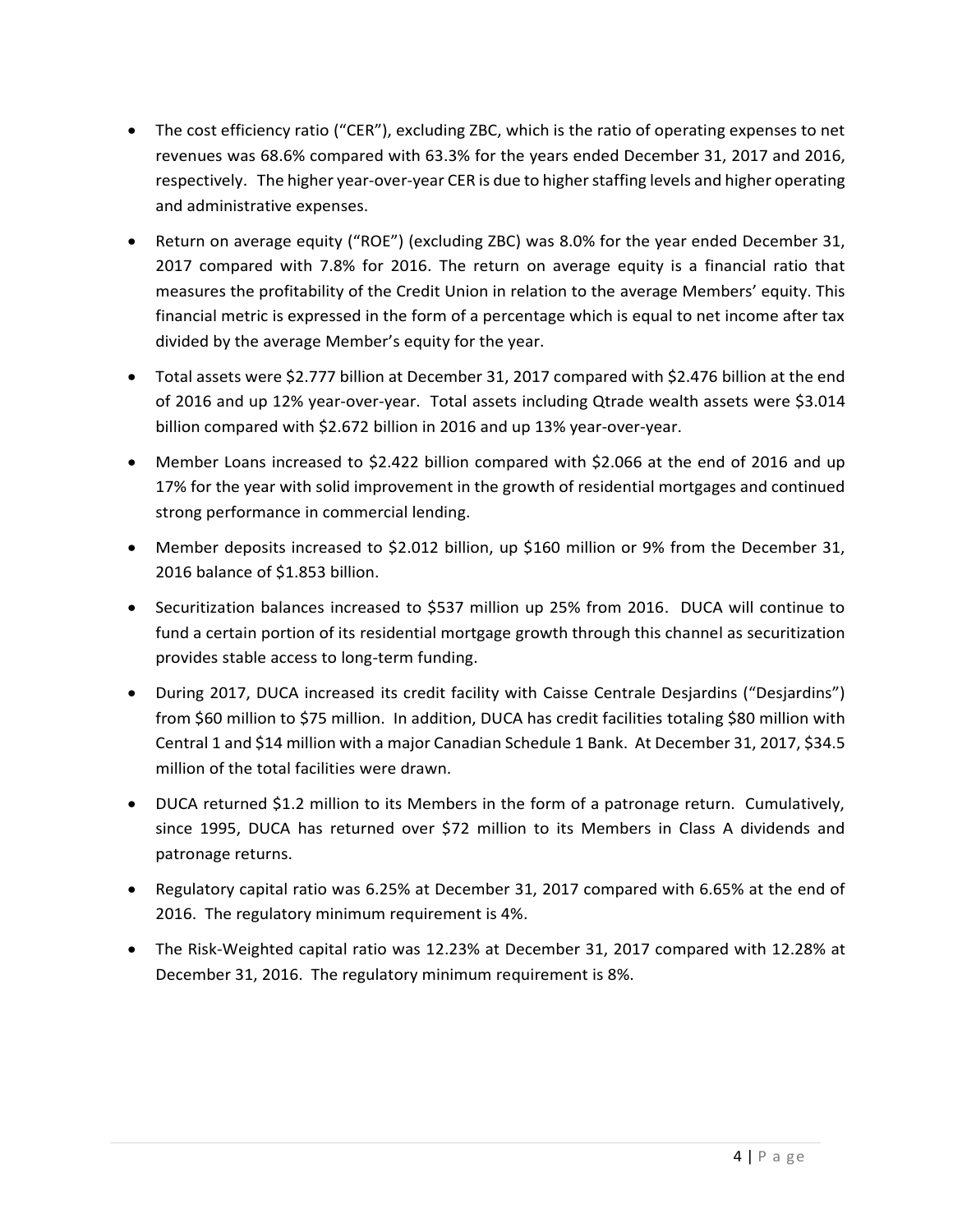

Current and historical performance metrics are depicted in the charts below.

DICO requires a minimum risk weighted capital ratio of 8%. DUCA's Board of Directors has established a minimum ratio of 10.5%. The capital ratio was 12.23% in 2017 compared with 12.28% in the prior year, a decrease of 5 basis points.

The Risk Weighted Capital Ratio is the ratio of regulatory capital divided by risk weighted assets. Risk weighted assets is the sum of the absolute value of assets in specified categories multiplied by a corresponding percent, varying between 0% and 100% depending on the risk attributed to each category. Regulatory capital is defined in Note 23 to the financial statements.



DICO requires a minimum capital ratio of 4%. DUCA's Board of Directors has established a minimum ratio of 4.5%. The capital ratio was 6.25% at December 31, 2017 compared with 6.65% in 2016. The year-over-year reduction was primarily attributable to asset growth, partially offset by higher levels of capital emanating from 2017 earnings.

The Capital Ratio is the ratio of regulatory capital divided by total assets.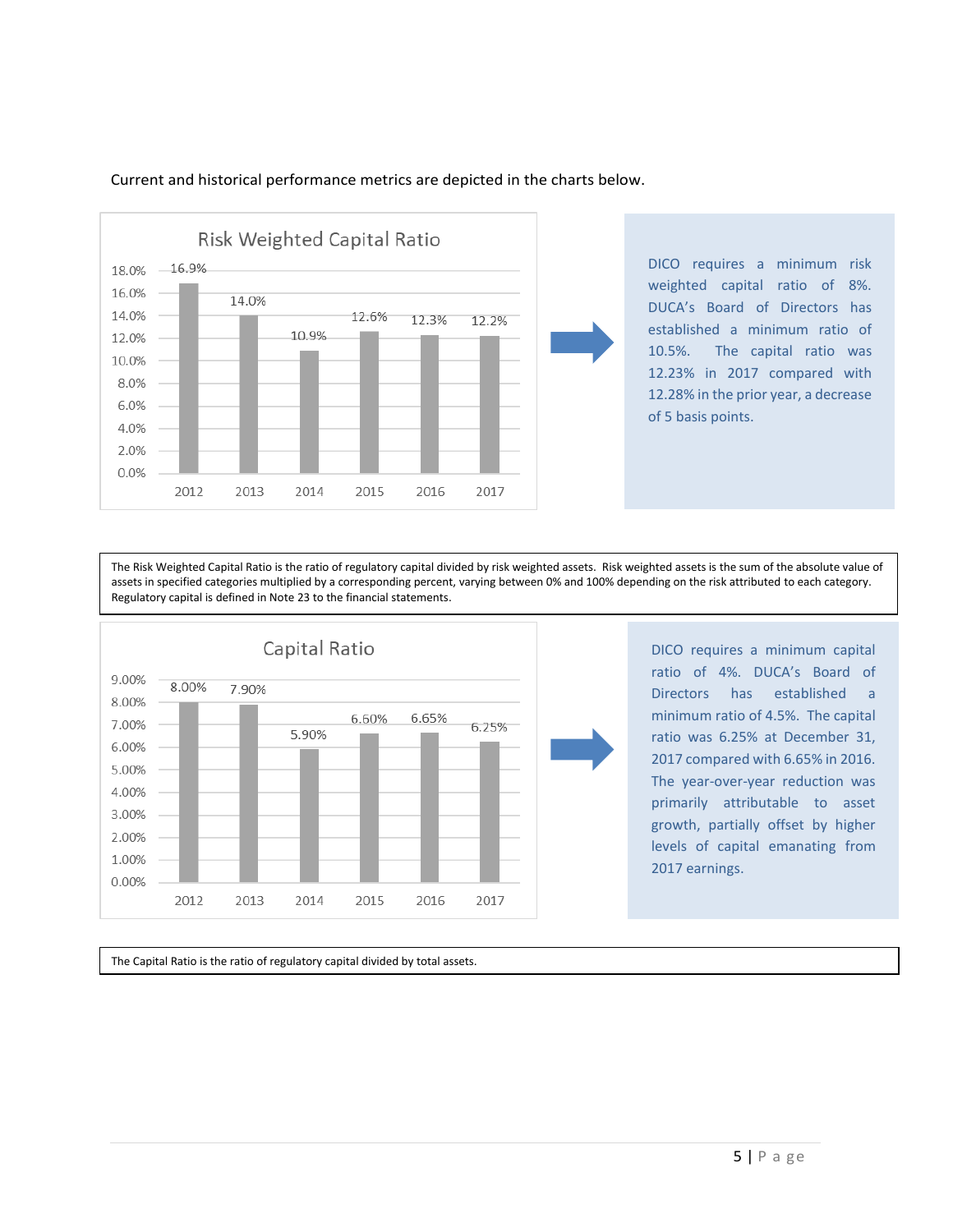

DUCA's Board policy requires the liquidity ratio to be in the range of 10%-20%. In 2017, liquidity levels reduced from the prior year due to higher loan growth.

Prior to 2017, the policy range was 6%- 12%.

#### The liquidity ratio is the ratio of highly liquid assets held by DUCA to total deposits and borrowings



DUCA's cost efficiency ratio, excluding ZBC, was 68.6% for the year ended December 31, 2017, up 5.3% from the prior year. Net revenues rose to \$56.7 million, up 10% from 2016 while operating expenses increased to \$38.9, up \$6.2 million or 19%.

The Cost Efficiency Ratio ("CER") is the ratio of total expenses to total net interest income and other income



The Return on Average Equity ("ROE") is the ratio of net income to average Members' equity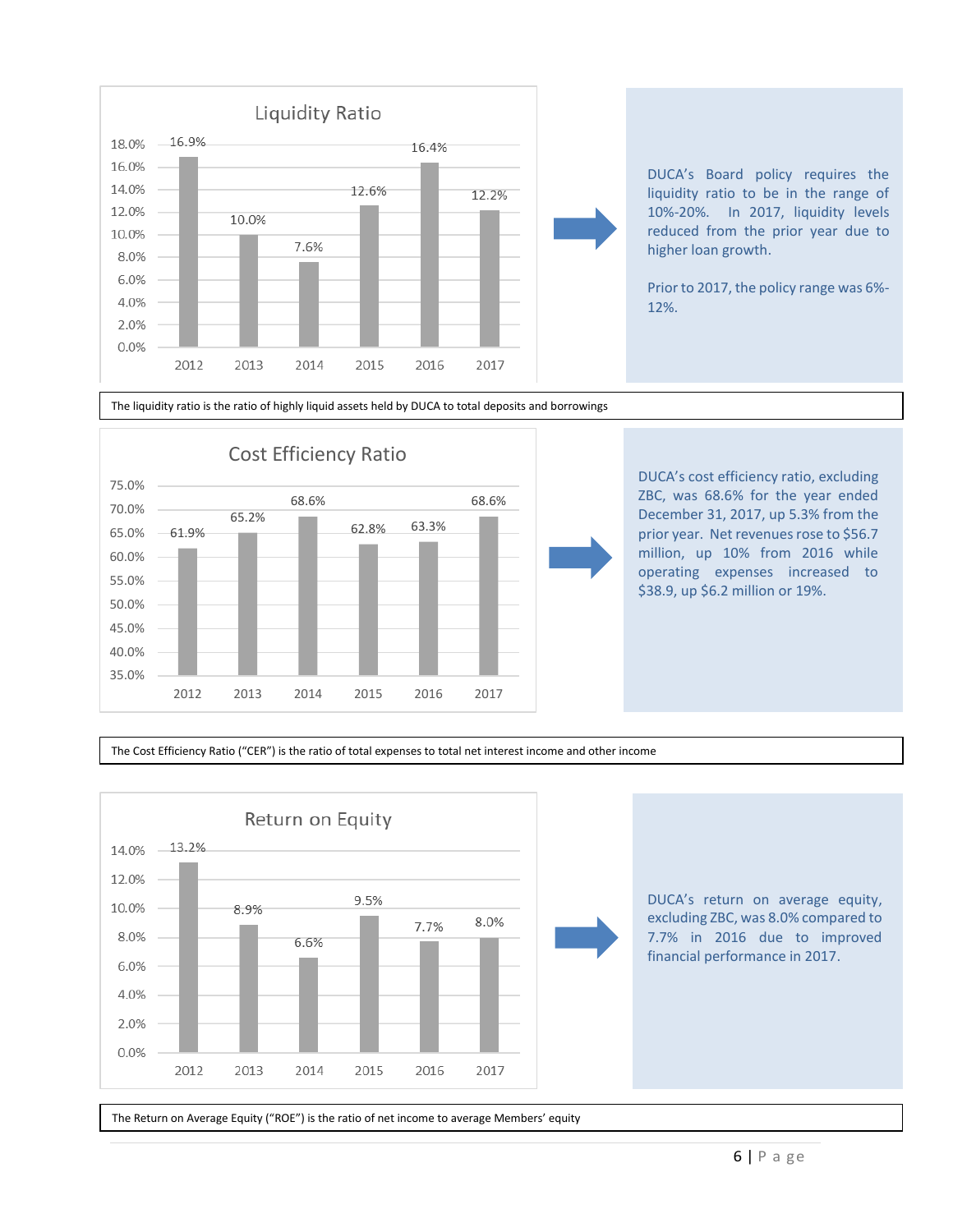# **Statement of Financial Position Review**

DUCA's loan growth during 2017 was \$355 million compared with 2016's growth of \$81 million. Loan balances increased 17% led with strong residential mortgage growth of \$306 million or 27% and net commercial growth of \$49 million or 5%.

In October 2016, DUCA entered into an agreement with Paradigm Quest Inc. ("PQI") to deliver mortgage underwriting and servicing for DUCA's Broker Services channel ("DBS"). Brokers are now able to leverage PQI's technology to track the status of deals, fulfill conditions and interact with PQI's credit center to create a seamless mortgage process. During 2017, DUCA experienced solid growth in this channel with over \$285 million originated via this platform and net growth of \$220 million when factoring in runoff from DUCA's legacy mortgage broker portfolio.

Also, in October 2016, DUCA expanded its mortgage product suite to include near-prime mortgage originations. During 2017, over \$133 million was originated in near-prime mortgages.

Commercial loan growth of \$49 million or 5% was lower than 2016's performance due to a higher level of loan runoff, primarily maturing construction loans, during 2017.

The gross principal balance of individually impaired loans was \$5.0 million at December 31, 2017, down from \$5.7 million or 13% from 2016.

90 days and over loans in arrears increased to \$36.5 million compared with \$8.8 million at December 31, 2016. A commercial loan that was delinquent 90 days and over for \$24 million was paid off in January 2018 with full recovery of principal, interest and fees. Excluding this loan, 90 days and over loans in arrears was \$12.5 million.

Investments and cash resources maturing within three months totaled \$334 million at December 31, 2017, down from \$391 million in 2016. This decrease was primarily due to higher cash needs to support loan growth and lower levels of mortgage securitizations in 2017.

During 2017, DUCA continued its program of securitizing residential mortgages though Canada Mortgage and Housing Corporation ("CMHC",) National Housing Act Mortgage-Backed Securities (NHA MBS), and Canada Mortgage Bond ("CMB") Programs. Securitizing mortgages is an additional funding mechanism and allows DUCA the opportunity to borrow funds at lower rates than term deposits as well as matching the maturity terms of the underlying mortgages. In October 2016, the Department of Finance ("DoF") announced new housing rules including a stress test using the Bank of Canada's 5-year posted fixed rate for all insured mortgages and maximum amortization of 25 years and maximum property value of \$1 million for low-ratio mortgage insurance and no rentals or refinancings. The new rules have resulted in lower volumes of insured mortgages, reducing DUCA's overall securitization volumes. While securitization balances increased to \$537 million, up \$107 million or 25% from the prior year, a smaller portion of our mortgage originations were securitizable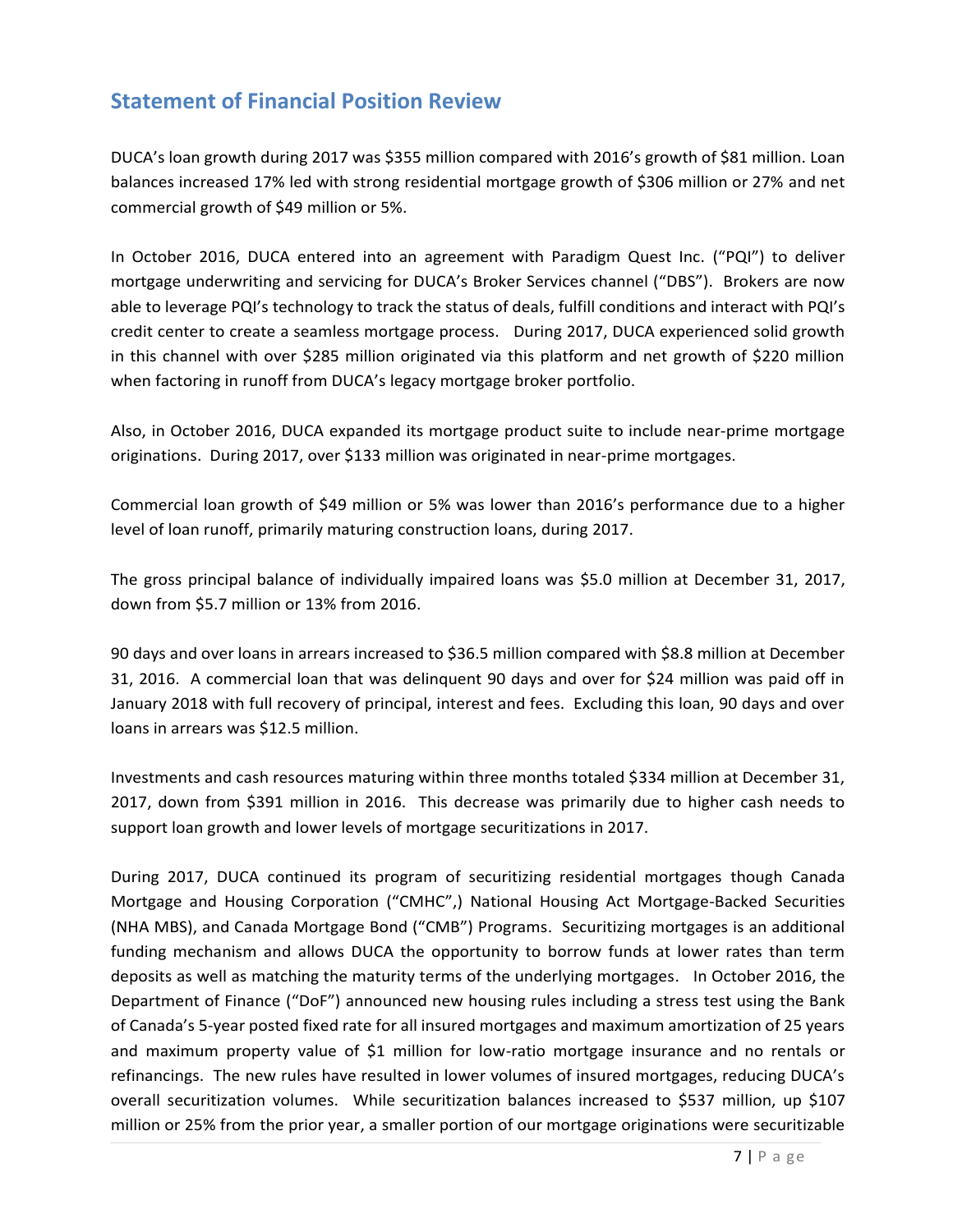because of the changes. DUCA's portion of residential mortgages that have been securitized remained flat at 38% for both 2017 and 2016.

Member deposits increased to \$2.012 billion at December 31, 2017, up 9% from 2016. Excluding broker originated deposits and ZBC Deposit Accounts, Member deposits grew 16% in 2017.

Regulatory capital increased from \$165 million at December 31, 2016 to \$174 million at December 31, 2017 driven by net earnings in 2017.

DUCA's regulatory leverage capital ratio was 6.25% at the end of 2017 compared with 6.65% at the end of 2016 and exceeds the minimum of 4% stipulated in the Credit Unions and Caisses Populairies Act, 1994 (the "Act").

DUCA's regulatory risk-weighted capital adequacy ratio was 12.23%, down 5 basis points from 12.28% at the end of 2016 but higher than the minimum of 8% stipulated in the Act.

Provincial Regulations also require at least 50% of a credit union's capital base be comprised of Tier 1 capital. As at December 31, 2017, DUCA's Tier 1 capital represented 94% of the overall capital base, well in excess of the minimum requirement.

DUCA's capital ratios exceed the requirements of the Act.

Wealth assets under management increased from \$196 million at year-end 2016 to \$237 million at December 31, 2017. Wealth assets include Mutual Funds, Stocks and Bonds offered through an arrangement with Qtrade Financial Group ("Qtrade").

# **Statement of Comprehensive Income Review**

### **Net Interest Income:**

Net interest income is largely comprised of the difference, or spread, between the interest income generated on our loan and investment portfolios and the interest expense incurred on both our deposit base and other funding sources.

The table that follows summarizes the year-over-year changes in our net interest income, product portfolio mix and yields.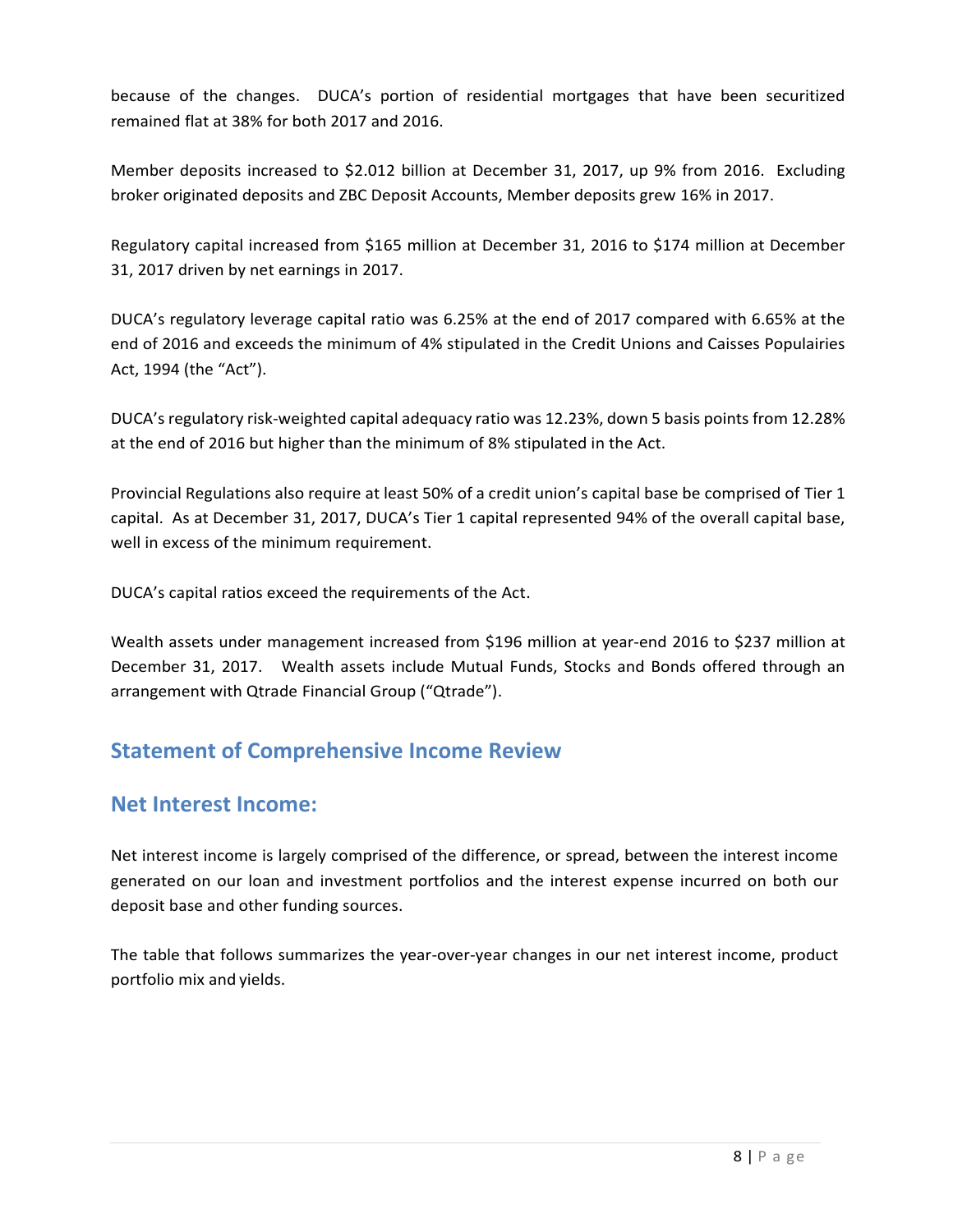| (\$ millions)                         | 2017 |                |      |                          |            | 2016        |                |     |          |         |       |
|---------------------------------------|------|----------------|------|--------------------------|------------|-------------|----------------|-----|----------|---------|-------|
|                                       |      | Average        |      |                          |            |             | Average        |     |          |         |       |
|                                       |      | <b>Balance</b> |      | <b>Interest</b>          | <b>Mix</b> | Rate        | <b>Balance</b> |     | Interest | Mix     | Rate  |
| Cash Equivalents and Investments      | \$   | 362            | Ś.   | 3.8                      | 13.78%     | 1.20% \$    | 336            | \$  | 3.3      | 14.12%  | 1.11% |
| Personal Loans/LOCs                   |      | 11             |      | 0.5                      | 0.42%      | 4.35%       | 3              |     | 0.2      | 0.13%   | 5.31% |
| Residential Mortgages                 |      | 1,327          |      | 36.4                     | 50.51%     | 2.75%       | 1,176          |     | 34.5     | 49.43%  | 2.87% |
| Commercial Loans/Mortgages            |      | 907            |      | 52.9                     | 34.53%     | 5.76%       | 845            |     | 48.9     | 35.52%  | 5.73% |
| Other                                 |      | 20             |      | $\overline{\phantom{a}}$ | 0.76%      |             | 19             |     | $\sim$   | 0.80%   |       |
| Total assets                          | \$   | 2,627          | \$   | 93.6                     | 100.00%    | $3.56\%$ \$ | 2,379          | \$. | 86.9     | 100.00% | 3.62% |
|                                       |      |                |      |                          |            |             |                |     |          |         |       |
| Deposits                              | \$   | 1,948          | - \$ | 36.7                     | 74.15%     | 1.90% \$    | 1,830          | \$  | 35.4     | 76.92%  | 1.91% |
| Borrowings & Securitization           |      | 502            |      | 8.8                      | 19.11%     | 1.94%       | 382            |     | 7.1      | 16.06%  | 1.99% |
| Other                                 |      | 15             |      | ۰                        | 0.57%      |             | 17             |     | $\sim$   | 0.71%   |       |
| <b>Total liabilities</b>              | \$   | $2,465$ \$     |      | 45.5                     | 93.83%     | 1.89% \$    | 2,229          | \$  | 42.5     | 93.69%  | 1.91% |
| Members' equity                       |      | 162            |      | ۰                        | 6.17%      |             | 150            |     | $\sim$   | 6.31%   |       |
| Total liabilities and Members' equity | \$   | 2,627          | \$   | 45.5                     | 100.00%    | 1.78% \$    | 2,379          | Ś.  | 42.5     | 100.00% | 1.79% |
| Net Interest Income                   |      |                | \$   | 48.1                     |            |             |                | Ś.  | 44.4     |         |       |

Interest and investment income was \$93.6 million for the year ended December 31, 2017 compared with \$87.0 million for the year ended December 31, 2016. The increase of \$6.6 million or 8% was primarily a result of higher average interest earning assets, partially offset by lower product yields.

Interest expense increased to \$45.5 million, up \$2.9 million or 6.9% from the prior year. Interest expense on deposits increased \$1.3 million or 4% from the prior year due to higher levels of deposits, partially offset by lower deposit funding cost. Broker deposits reduced from \$261 million at the end of 2016 to \$180 million at the end of 2017, a 31% reduction year over year.

Securitization and borrowing costs were \$8.8 million, up \$1.7 million or 24% due to higher levels of securitization balances and borrowings during 2017. Overall costs reduced from 1.99% to 1.94%.

Overall net interest margin was 1.78% for the year ended December 31, 2017 compared to 1.83% for the year ended December 31, 2016.

### **Other Income:**

Other income was \$8.7 million for the year ended December 31, 2017, up \$1.3 million or 17% from the prior year.

Wealth balances grew 21% to \$237 million and resulted in higher fee revenue in 2017. Loan fees increased due to higher commercial loan activity in 2017 when compared to 2016. Foreign exchange income increased because of higher volume of Member related foreign exchange activity during 2017.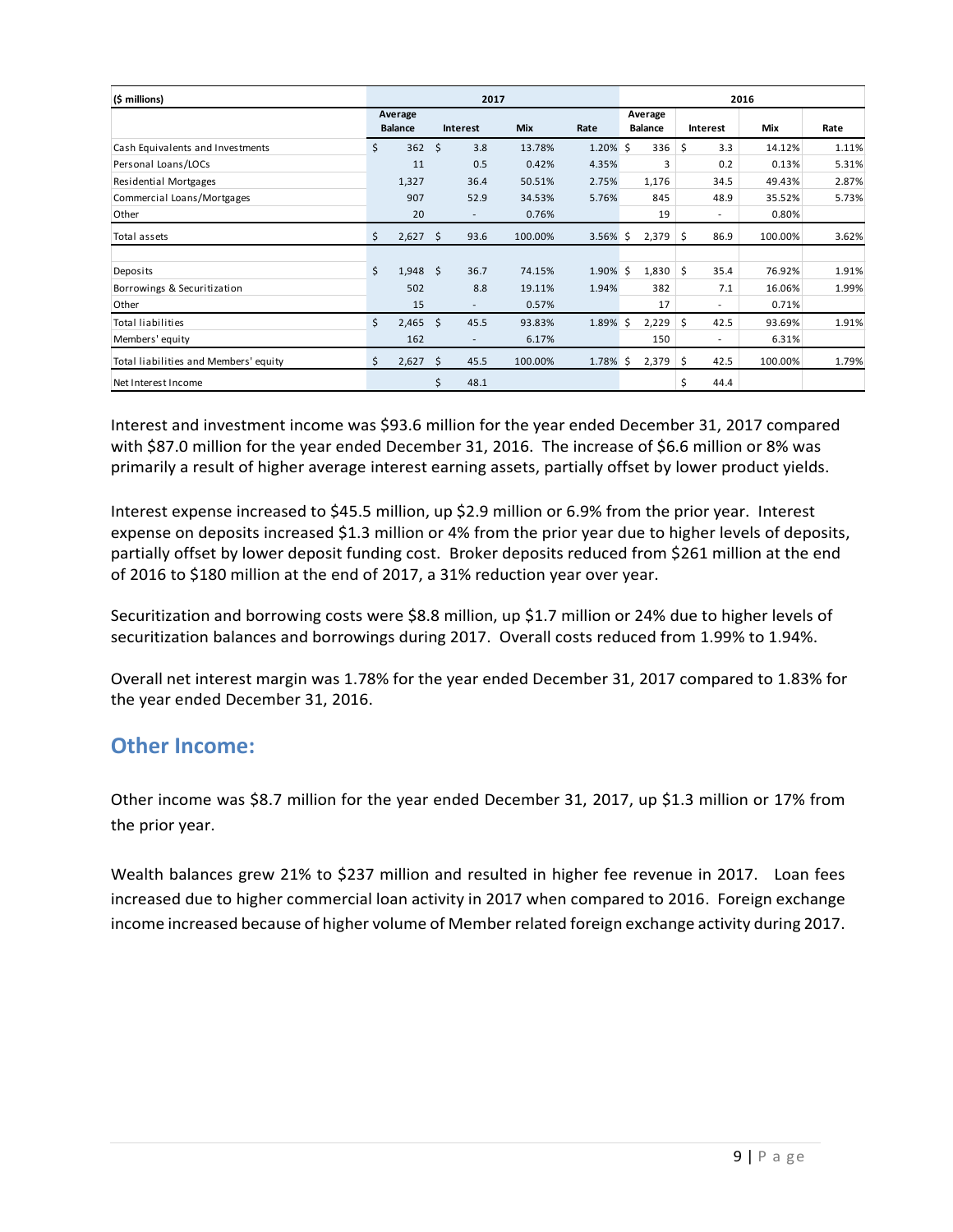| (\$ millions)                                                                                                                                                                                                                                                                                                                                                                                                                                                                                               | 2017 |              |                  |                        | 2016         |                 |                        |  |  |  |
|-------------------------------------------------------------------------------------------------------------------------------------------------------------------------------------------------------------------------------------------------------------------------------------------------------------------------------------------------------------------------------------------------------------------------------------------------------------------------------------------------------------|------|--------------|------------------|------------------------|--------------|-----------------|------------------------|--|--|--|
|                                                                                                                                                                                                                                                                                                                                                                                                                                                                                                             |      | Income       | Mix              | % of average<br>assets | Income       | Mix             | % of average<br>assets |  |  |  |
| Loan fees                                                                                                                                                                                                                                                                                                                                                                                                                                                                                                   | \$   | 3.52         | 40.69%           | $0.13\%$ \$            | 3.10         | 41.95%          | 0.13%                  |  |  |  |
| Service fees                                                                                                                                                                                                                                                                                                                                                                                                                                                                                                |      | 1.37         | 15.84%           | 0.05%                  | 1.51         | 20.43%          | 0.06%                  |  |  |  |
| Foreign exchange gains and losses                                                                                                                                                                                                                                                                                                                                                                                                                                                                           |      | 0.56         | 6.47%            | 0.02%                  | 0.15         | 2.03%           | 0.01%                  |  |  |  |
| Wealth Management fees                                                                                                                                                                                                                                                                                                                                                                                                                                                                                      |      | 1.82         | 21.04%           | 0.07%                  | 1.37         | 18.54%          | 0.06%                  |  |  |  |
| Rental Income                                                                                                                                                                                                                                                                                                                                                                                                                                                                                               |      | 0.27         | 3.12%            | 0.01%                  | 0.36         | 4.87%           | 0.02%                  |  |  |  |
| Unrealized gains on investments                                                                                                                                                                                                                                                                                                                                                                                                                                                                             |      | 0.45         | 5.20%            | 0.02%                  | 0.03         | 0.41%           | 0.00%                  |  |  |  |
| Other (non-recurring)<br>Total before ZBC                                                                                                                                                                                                                                                                                                                                                                                                                                                                   | \$   | 0.66         | 7.63%            | 0.03%<br>$0.33\%$ \$   | 0.71<br>7.23 | 9.61%<br>97.83% | 0.03%                  |  |  |  |
| Zenbanx Canada                                                                                                                                                                                                                                                                                                                                                                                                                                                                                              |      | 8.65<br>0.00 | 100.00%<br>0.00% | 0.00%                  | 0.16         | 2.17%           | 0.30%<br>0.01%         |  |  |  |
| Total                                                                                                                                                                                                                                                                                                                                                                                                                                                                                                       | \$   | 8.65         | 100.00%          | $0.33\%$ \$            | 7.39         | 100.00%         | 0.31%                  |  |  |  |
|                                                                                                                                                                                                                                                                                                                                                                                                                                                                                                             |      |              |                  |                        |              |                 |                        |  |  |  |
| DUCA's loan loss provision is determined in accordance with an established policy. Management<br>reviews the loan allowance position with a focus on Watch List accounts, impairment levels and<br>expected net credit losses.                                                                                                                                                                                                                                                                              |      |              |                  |                        |              |                 |                        |  |  |  |
| DUCA's loan loss provision is comprised of specific and collective provisions. The collective provision<br>is based on an established methodology using quantitative models. Specific provisions are based on<br>Management's review and assessment of losses on individually impaired loans based on the best<br>information available at the time of the assessment.                                                                                                                                      |      |              |                  |                        |              |                 |                        |  |  |  |
| The Commercial credit risk-rating model is based on a comprehensive assessment of the borrower's<br>risk of default, through measurement of industry, business, management and financial risk factors,<br>along with the risk of loss given default based on an assessment of security composition and relative<br>historical recovery experience.                                                                                                                                                          |      |              |                  |                        |              |                 |                        |  |  |  |
| Overall credit quality improved during 2017 with the impaired loan balances reducing from \$5.7<br>million in 2016 to \$5.0 million in 2017.                                                                                                                                                                                                                                                                                                                                                                |      |              |                  |                        |              |                 |                        |  |  |  |
| However, 90 days and over delinquent loans increased from \$8.9 million in 2016 to \$36.5 million in<br>2017 primarily because of one \$24 million delinquent commercial loan. The commercial loan was<br>paid off in January 2018 with full recovery of principal, interest and fees. Excluding this commercial<br>loan, 90 days and over delinquency was \$12.5 million. The Credit Union believes the level of specific<br>reserves is adequate to cover probable losses in the impaired loan portfolio. |      |              |                  |                        |              |                 |                        |  |  |  |
| The Credit Union's provision for credit losses was (\$0.4) million for the year ended December 31, 2017<br>compared to \$2.4 million for the prior year. During 2017, the Credit Union reallocated approximately<br>\$2.8 million in specific loan losses to legal accruals in operating expenses as the nature of the<br>provisions shifted from collectability to legal claims. Excluding the reclassification, the provision for<br>credit losses were at the same levels in 2017 and 2016.              |      |              |                  |                        |              |                 |                        |  |  |  |

# **Provision for Credit Losses:**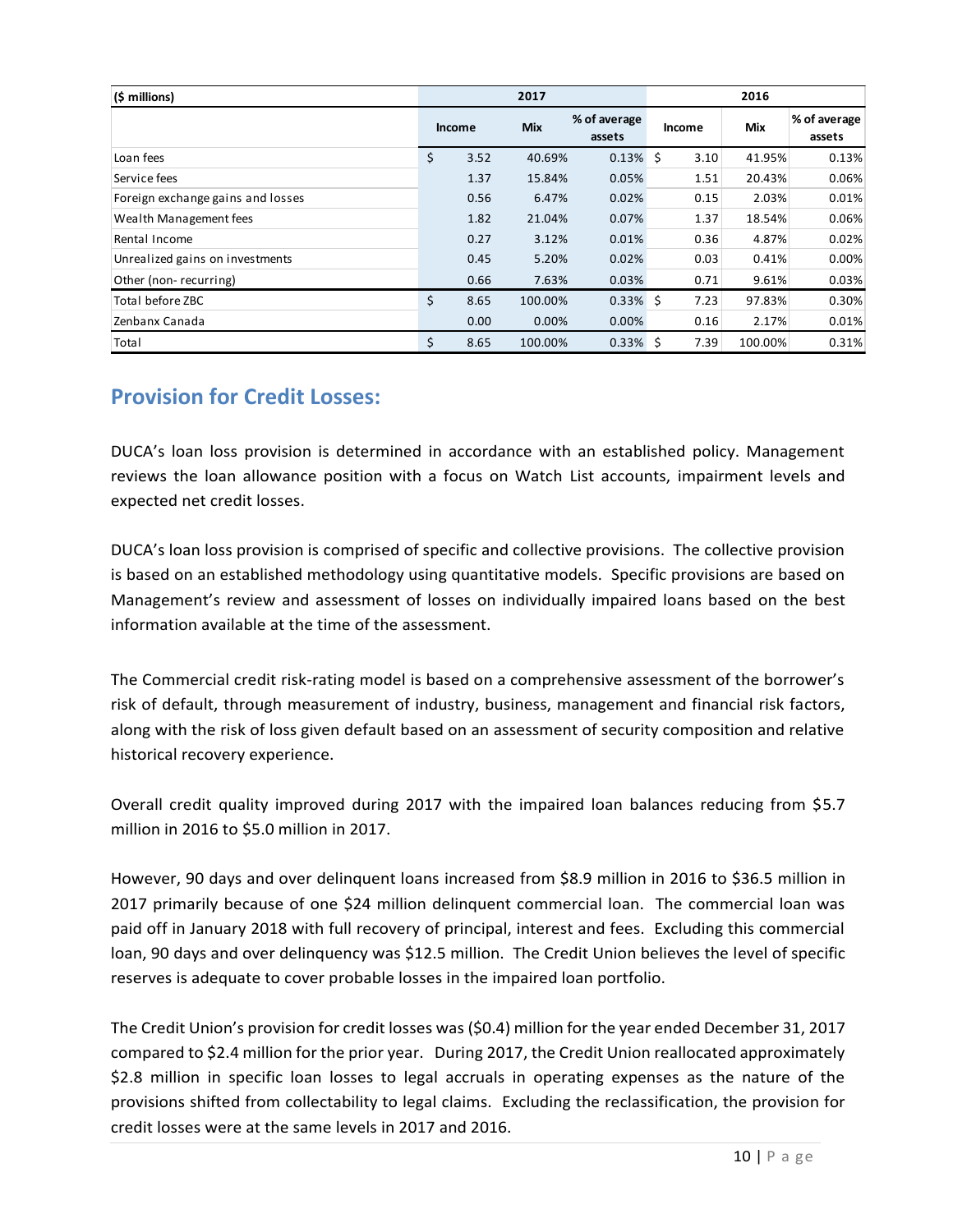The collective allowance was \$7.1 million at December 31, 2017, down \$0.4 million from the prior year. The Commercial mix of business shifted from 45% of total loans in 2016 to 40% of total loans in 2017 resulting in overall reduced collective provisions.

| (thousands of Canadian dollars)                  | 2017        | 2016        |
|--------------------------------------------------|-------------|-------------|
|                                                  |             |             |
| Total loans, December 31                         | \$2,422,069 | \$2,066,848 |
| Provision for credit losses                      | $-417$      | 2,363       |
| Loan write offs (net of recoveries)              | 322         | 881         |
|                                                  |             |             |
| Collective allowance                             | 7,143       | 7,509       |
| Specific allowance                               | 2,047       | 2,420       |
| Total allowance for impaired loans, December 31  | \$<br>9,190 | 9,929<br>Ŝ  |
|                                                  |             |             |
| Collective allowance as a percent of total loans | 0.29%       | 0.36%       |

In July 2014, the International Accounting Standards Board ("IASB") issued the final version of IFRS 9 which supersedes the current International Accounting Standards ("IAS") 39, Financial Instruments, Recognition and Measurement ("IAS 39") standard. IFRS 9 addresses (1) classification and measurement of financial assets and liabilities; (2) impairment of financial assets, and (3) hedge accounting. The standard has a mandatory effective date for the Credit Union's annual reporting period beginning on January 1, 2018. IFRS 9 will be applied for the 2018 annual fiscal period, without restatement of prior period comparatives.

The impairment model changes from an incurred loss model as the basis for measuring impairment of financial assets to an expected credit loss ("ECL") model. This could result in earlier recognition of losses, because of moving to the ECL model, and will impact the Credit Union's estimate of allowances on loans receivable. There is a significant amount of judgment involved in determining the ECL estimate and it is expected to be more volatile under IFRS 9 and the incorporation of forward-looking information. The Credit Union continues to complete its work over the calculation of the financial impact of this standard and related testing and validation of its ECL methodology, including criteria for a significant increase in credit risk and the incorporation of forward-looking information. Concurrently, internal controls, policies and information systems are being updated.

Financial assets are classified and measured based on the business model under which they are managed and the contractual cash flow characteristics of the financial assets. The implementation of the new classification and measurement requirements is expected to result in the Credit Union's Member loans continuing to be classified at amortized cost. Applying the new classification and measurement requirements is not expected to have a significant impact on the Credit Union's Member's Equity.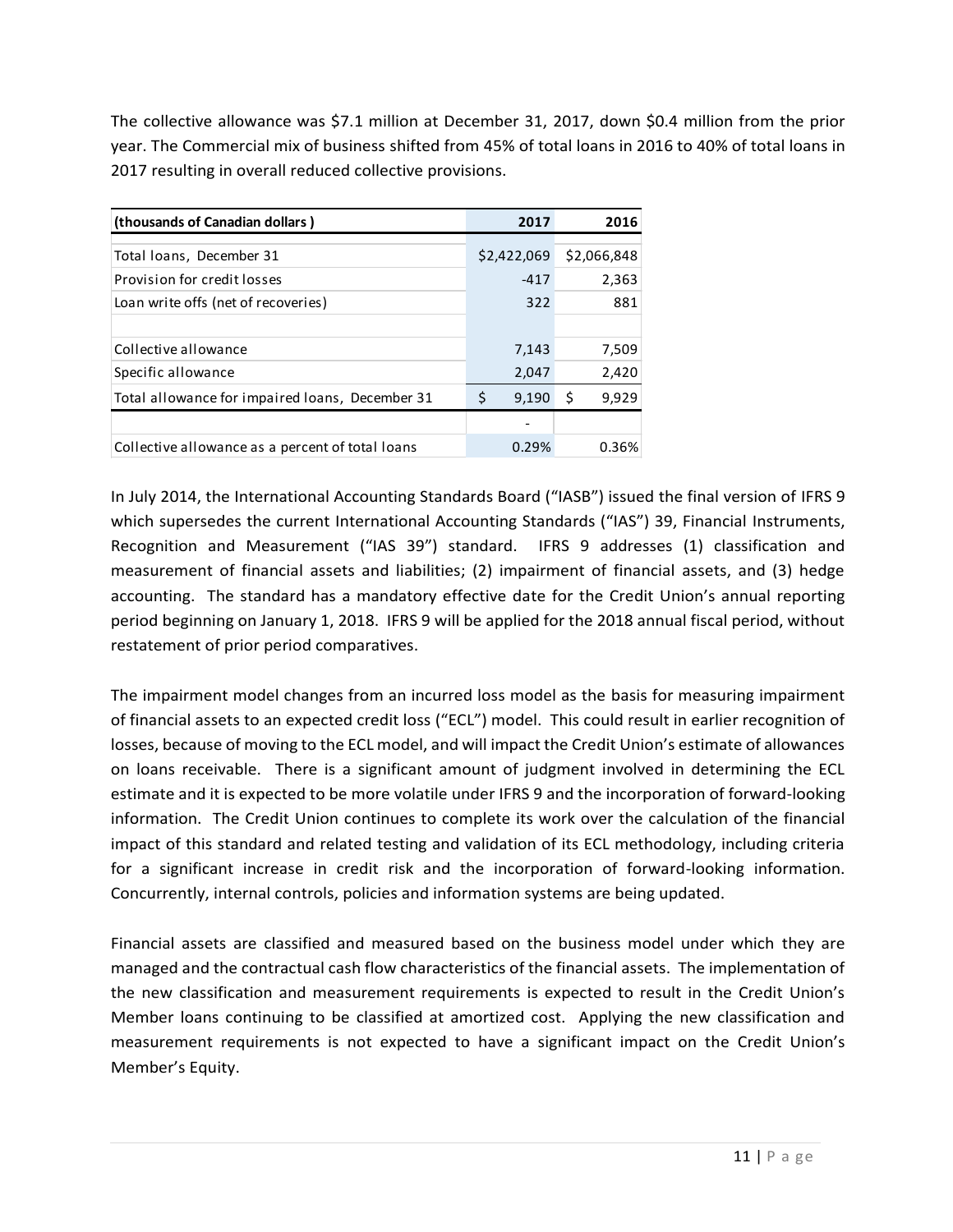# **Operating Expenses:**

| $(5 \text{ millions})$                                                                                                                                                                                                                                                                                                                                                                                                                                                                                                                                                                                                                           | 2016<br>2017 |                                                 |         |       |         |       |         |                        |  |  |
|--------------------------------------------------------------------------------------------------------------------------------------------------------------------------------------------------------------------------------------------------------------------------------------------------------------------------------------------------------------------------------------------------------------------------------------------------------------------------------------------------------------------------------------------------------------------------------------------------------------------------------------------------|--------------|-------------------------------------------------|---------|-------|---------|-------|---------|------------------------|--|--|
|                                                                                                                                                                                                                                                                                                                                                                                                                                                                                                                                                                                                                                                  |              | % of average<br>Mix<br><b>Expense</b><br>assets |         |       | Expense |       | Mix     | % of average<br>assets |  |  |
| Salaries and employee benefits                                                                                                                                                                                                                                                                                                                                                                                                                                                                                                                                                                                                                   | \$           | 18.15                                           | 46.66%  | 0.69% | \$      | 16.23 | 43.89%  | 0.68%                  |  |  |
| Occupancy                                                                                                                                                                                                                                                                                                                                                                                                                                                                                                                                                                                                                                        |              | 2.82                                            | 7.25%   | 0.11% |         | 2.82  | 7.63%   | 0.12%                  |  |  |
| Depreciation of property, plant and equipment                                                                                                                                                                                                                                                                                                                                                                                                                                                                                                                                                                                                    |              | 1.36                                            | 3.50%   | 0.05% |         | 2.69  | 7.27%   | 0.11%                  |  |  |
| Technology                                                                                                                                                                                                                                                                                                                                                                                                                                                                                                                                                                                                                                       |              | 2.51                                            | 6.45%   | 0.10% |         | 2.24  | 6.06%   | 0.09%                  |  |  |
| Professional fees                                                                                                                                                                                                                                                                                                                                                                                                                                                                                                                                                                                                                                |              | 2.32                                            | 5.96%   | 0.09% |         | 2.44  | 6.60%   | 0.10%                  |  |  |
| Marketing                                                                                                                                                                                                                                                                                                                                                                                                                                                                                                                                                                                                                                        |              | 2.02                                            | 5.19%   | 0.08% |         | 1.62  | 4.38%   | 0.07%                  |  |  |
| Deposit insurance                                                                                                                                                                                                                                                                                                                                                                                                                                                                                                                                                                                                                                |              | 1.76                                            | 4.52%   | 0.07% |         | 1.38  | 3.73%   | 0.06%                  |  |  |
| Other expenses                                                                                                                                                                                                                                                                                                                                                                                                                                                                                                                                                                                                                                   |              | 7.96                                            | 20.46%  | 0.30% |         | 3.25  | 8.79%   | 0.14%                  |  |  |
| Total before ZBC                                                                                                                                                                                                                                                                                                                                                                                                                                                                                                                                                                                                                                 | \$           | 38.90                                           | 100.00% | 1.48% | \$      | 32.67 | 88.35%  | 1.37%                  |  |  |
| ZBC                                                                                                                                                                                                                                                                                                                                                                                                                                                                                                                                                                                                                                              |              | 0.00                                            | 0.00%   | 0.00% |         | 4.31  | 11.65%  | 0.18%                  |  |  |
| Total                                                                                                                                                                                                                                                                                                                                                                                                                                                                                                                                                                                                                                            | \$           | 38.90                                           | 100.00% | 1.48% | \$      | 36.98 | 100.00% | 1.55%                  |  |  |
| that was previously accounted for in the provision for loan losses. Excluding the reclassification in<br>2017 and ZBC in 2016, operating expenses increased \$3.4 million or 10%.<br>The CER was 68.6% compared with 63.3% (excluding ZBC expenses of \$4.3 million for 2016) for the<br>years ended December 31, 2017 and 2016, respectively. The increase in the CER was primarily<br>attributable to higher staffing costs as DUCA continues its strategy to invest in people and<br>infrastructure to better serve Members as well as higher legal accruals resulting from certain<br>commercial loan credit files that are in legal status. |              |                                                 |         |       |         |       |         |                        |  |  |
| Salaries and benefits were \$18.1 million, up \$1.9 million or 12% from the prior year. Overall full-time<br>equivalent ("fte") employees was 189, up 17 ftes from the prior year as the Credit Union continues its<br>investment in people to better serve its Members                                                                                                                                                                                                                                                                                                                                                                          |              |                                                 |         |       |         |       |         |                        |  |  |
| Depreciation and amortization expenses were \$1.3 million, down \$1.4 million from the prior year.<br>During 2016, the Credit Union undertook a review of its fixed assets and decided that certain assets<br>no longer had useful remaining lives and accordingly were fully depreciated in 2016.<br>Technology costs increased to \$2.5 million, up \$0.3 million or 12% from 2016 due to costs associated                                                                                                                                                                                                                                     |              |                                                 |         |       |         |       |         |                        |  |  |
| with licensing fees and software development during 2017.<br>Marketing costs increased to \$2.02 million and 25% higher than 2016 due to a focus on DUCA's digital                                                                                                                                                                                                                                                                                                                                                                                                                                                                               |              |                                                 |         |       |         |       |         |                        |  |  |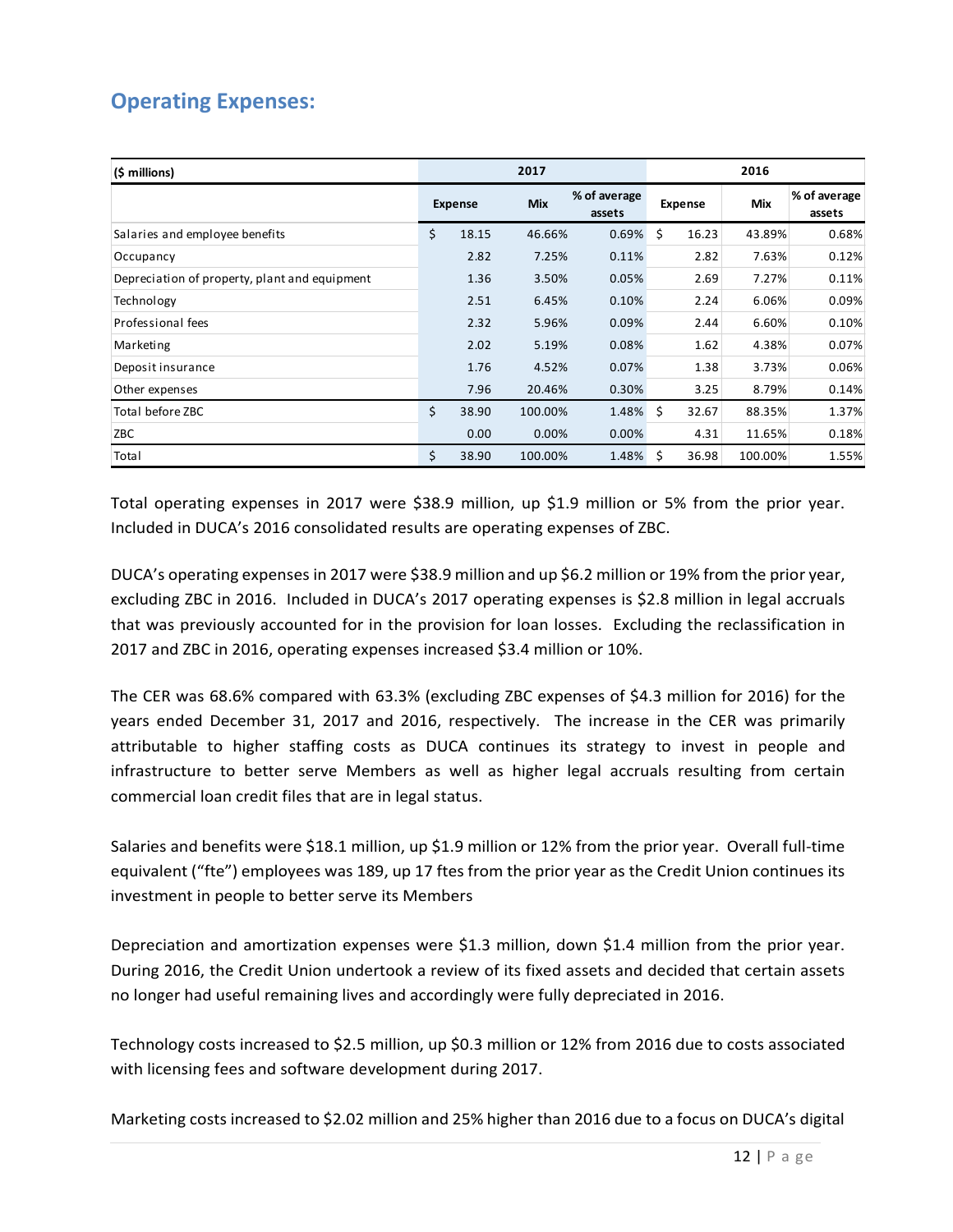marketing strategy and a stronger effort to improve the brand recognition of DUCA.

Deposit insurance costs were higher due to higher levels of insured deposits and higher premium levels.

### **Dividends**

DUCA's track record of profitability has enabled the payment of dividends on its investment shares. DUCA has declared and paid a dividend on Class A series of these shares since inception.

DUCA pays its Members a Patronage Dividend. The Patronage dividend for 2017 and 2016 was 2% and paid in Class A shares. The Patronage dividend is 2% of Member interest paid or received (up to a maximum of \$1,000).

DUCA paid over \$72 million to its Members since introducing the Patronage program in 1995.

The payment track record for the last five years is illustrated in the table below.

| (thousands of Canadian dollars) | 2017  | 2016  | 2015  | 2014  | 2013  |
|---------------------------------|-------|-------|-------|-------|-------|
|                                 |       |       |       |       |       |
| Patronage return                | 1,179 | 1,164 | 1,173 | 2.141 | 2,005 |
| Class Ashares dividend          |       | 857   | 891   | 919   | 940   |
| Class B shares dividend         | 1,257 |       |       |       |       |

On February 28, 2018, the Board of Directors declared a dividend of 3% on the Class B shares and a dividend of 2% on the Class A shares payable March 1, 2018.

In prior years, the Class A dividend was declared in December of each year and payable on January 1 of the following year. The Class A dividend rate was 2% in 2016.

### **Zenbanx Canada Inc.**

On November 4, 2016, DUCA and ZBH executed new agreements (the "New Agreements") to restructure the arrangements between them. Effective November 1, 2016, ZBH was responsible for all costs associated with the operation of the Zenbanx Account program at DUCA. Upon receipt of regulatory approval on December 15, 2016, DUCA purchased all ZBH's shares in ZBC for \$1. The completion of this purchase made ZBC a wholly-owned subsidiary of DUCA. (thousands of Canadian dollars)<br>
Partonage return<br>
Class A shares dividend<br>
Class A shares dividend<br>
Class B shares dividend<br>
On February 28, 2018, the Board of Directors declared a dividend of 3% on the Class B shares and

On December 31, 2016, DUCA wound up ZBC. As a result of the wind-up, DUCA has recognized tax losses of \$0.8 million and \$4.7 million in 2017 and 2016, respectively, which management expects to be able to utilize in the coming periods.

The Credit Union has incurred a cumulative after-tax loss of \$6.9 million in ZBC when factoring the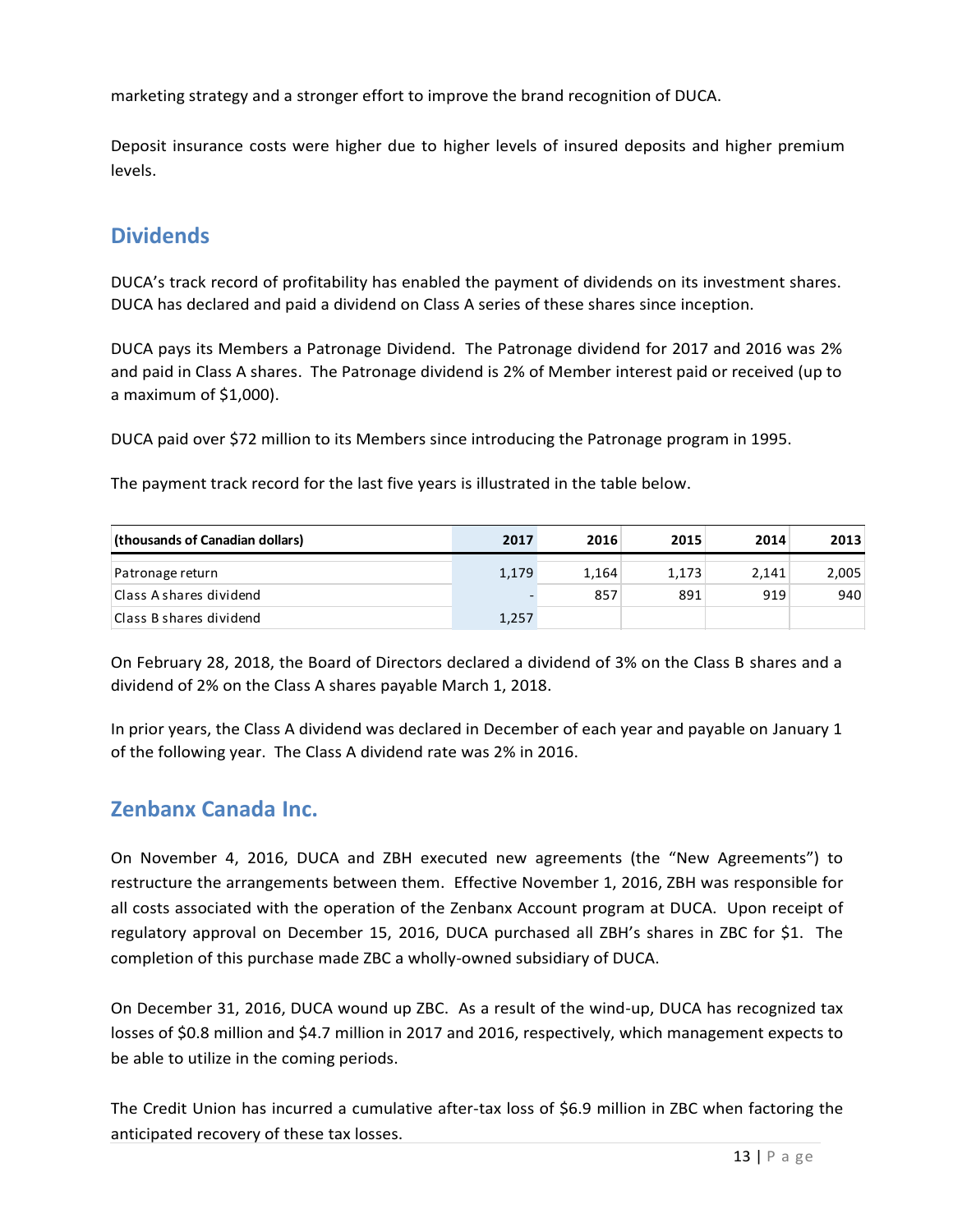On February 1, 2017, ZBH announced a merger with Social Finance Inc. ("SoFi"). SoFi, founded in 2011, is a San Francisco-based company that intends to leverage ZBH's technology to complement their existing business and product offering. DUCA holds a common share investment in SoFi valued at 2.1 million.

# **Capital Management**

DUCA is committed to a disciplined approach to capital management and maintaining a strong capital base to support the risks associated with its business activities. At all times, DUCA adheres to capital regulatory requirements prescribed by the Deposit Insurance Corporation of Ontario ("DICO").

DUCA's capital management philosophy is to maintain a prudent cushion of equity to ensure ongoing economic stability as well as finance new growth opportunities.

DUCA's capital management framework establishes and assigns the responsibilities related to capital and sets forth both general and specific policy guidelines related to capital management and the reporting mechanisms.

DUCA's Capital Management is a key accountability of the Board. The Board provides oversight and approval of capital management, including the capital plan included in the Annual Operating Plan ("AOP"). The Board regularly reviews DUCA's capital position and key capital management activities.

DUCA's capital requirements are provincially regulated and monitored by DICO for both the minimum regulatory capital and the risk weighted capital approach developed by the Bank for International Settlements ("BIS"). DICO established a minimum capitalization of 4.0% based as a percentage of assets and a minimum capitalization of 8.0% based on a ratio of capital to risk-weighted assets. In addition, at least 50% of a credit union's capital base, for meeting the standard, must consist of primary or Tier 1 capital that includes voting share capital, qualifying investment shares, contributed surplus, retained earnings, less intangible assets such as goodwill and deferred income tax assets.

At December 31, 2017, DUCA's capital to asset ratio was 6.25%, the risk weighted capital ratio was 12.23% and the Tier 1 ratio to total capital was 94%.

Capital levels are monitored monthly based on our forecasted financial position, on both capital leverage and risk weighted basis. DUCA's monitoring and forecasting procedures track the expected growth rate in both assets and risk-weighted assets relative to earnings to determine if additional capital is required. These projections also take full account of any future impact of changes in accounting standards.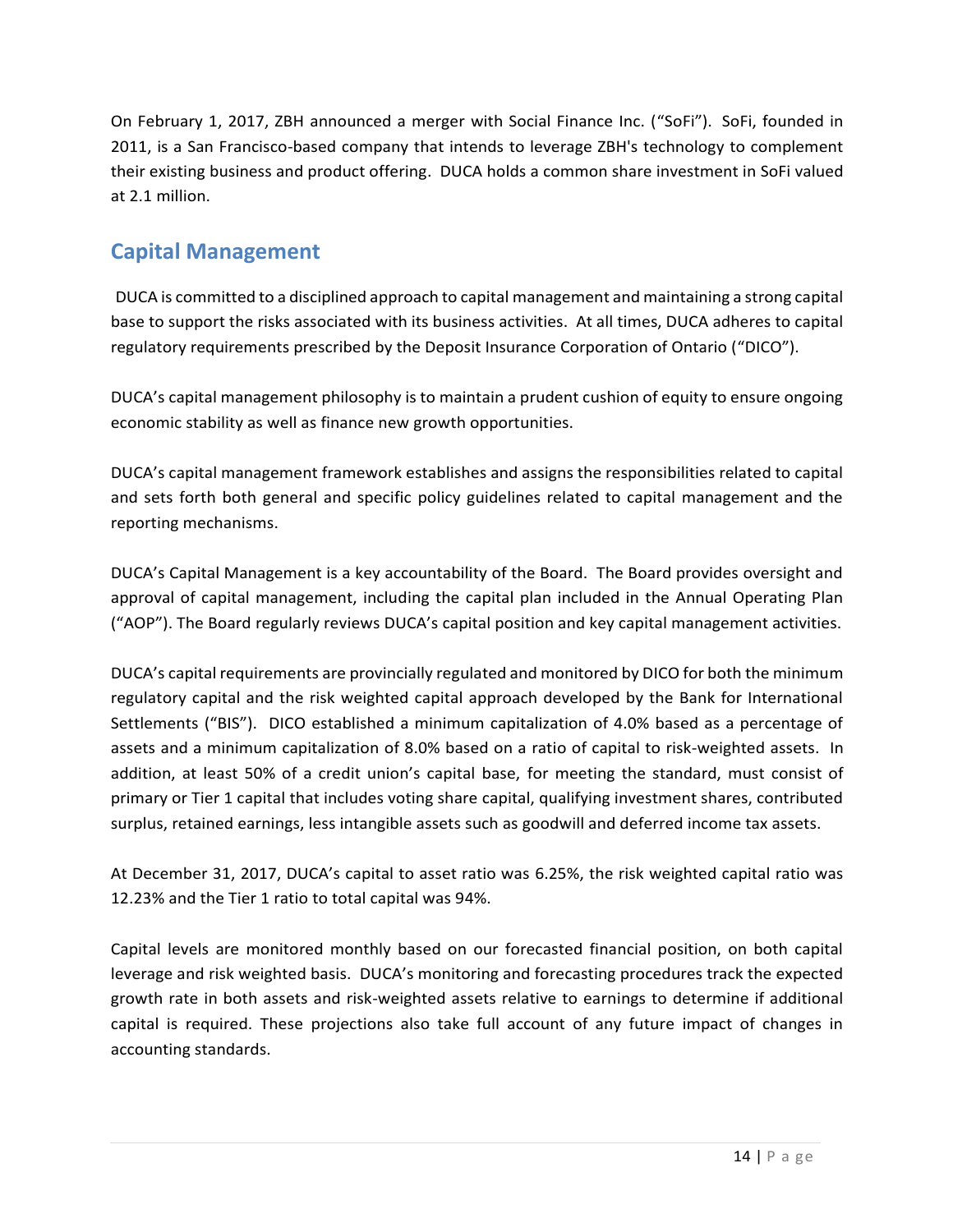### **Risk Management**

The Board of Directors (the "Board") of DUCA is accountable for the risk appetite of the Credit Union and for overseeing the Credit Union's management of its principal risks. While the Board delegates accountability for the development and implementation of risk policies and procedures to the Chief Executive Officer ("CEO"), it retains responsibility for ensuring that these policies and procedures remain adequate and comprehensive and that the Credit Union follows them.

Included in this policy are DUCA's Risk Appetite Statements ("RAS") and Enterprise Risk Management Framework ("ERMF") which are integral parts of the Credit Union's overall ability to effectively manage risks. The RAS and ERMF involve the interaction of risk-related activities including oversight, risk assessment, risk quantification, monitoring, reporting, escalation, and risk controls.

DUCA's risk taking activities are undertaken with the understanding that risk taking, and effective risk management are necessary and integral to achieving strategic objectives and managing business operations. However, above all, risk taking activities are guided by the Credit Union's overarching objective of safeguarding commitments made to its Members and stakeholders.

DUCA's ERMF Policy reflects the following risk philosophy:

- DUCA's strategic objectives are established by balancing the requirement to safeguard the commitments the Credit Union has made to its Members and stakeholders, while generating an appropriate risk-adjusted return for our Members;
- The Risk Management function will be part of the management of the Credit Union with risk analysis and risk reporting forming part of the regular activities and on-going responsibility of all those who make decisions;
- All employees are to base business decisions on an understanding of the risk that will be accepted. This applies to transactions, products, planning, relationships with Members or suppliers and any other business activities. Risk management is about how DUCA makes decisions and ensures that all decision makers consider the potential impacts (positive or negative) of those decisions;
- All business activities will align with our Mission, Vision, Values, Codes of Conduct and Policies;
- Providing financial services inherently involves the assumption of risk. On this basis, DUCA's business strategy, the effective management and acceptance of risk, and its related risk appetite are closely linked and integral components in business decision making. Business strategy choices serve to determine overall risk appetite; a new strategic initiative may result in a change to risk appetite (up or down) to the extent the choice provides the merits of an appropriate risk/return trade-off, the serving of Members' best interests and satisfying needs of stakeholders. At the same time, strategic choices are shaped by, and must fit within, the Credit Union's risk appetite, which is ultimately determined by balancing the taking of manageable risk, serving its Members and satisfying needs of stakeholders. Within this context, risk management and risk appetite will be integral in the development of business strategy and ongoing decision making
- The organization will maintain a culture that encourages all staff and the Board to be involved in open, honest, timely and critical discussions of risk;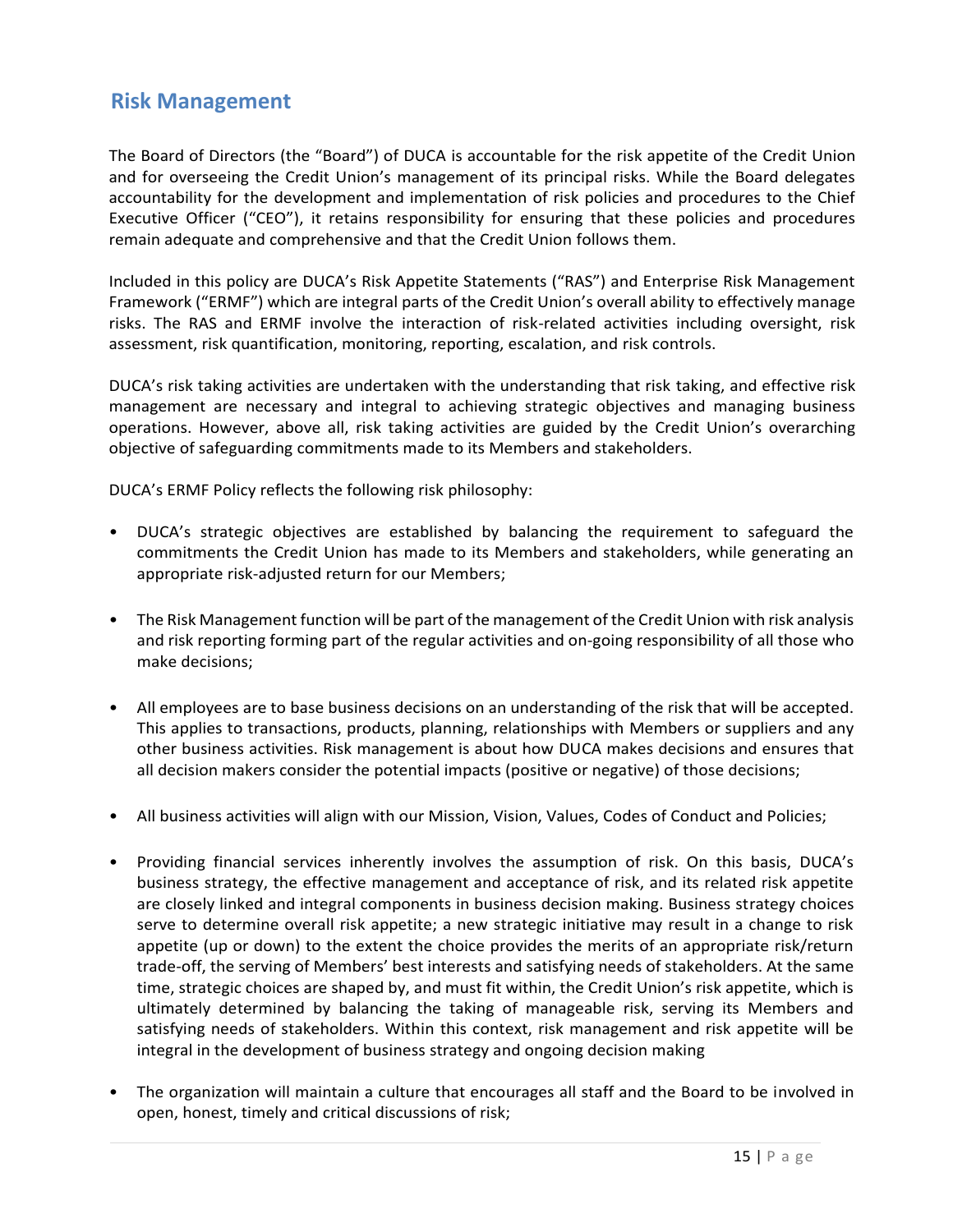- DUCA will develop and use a standard set of tools to assist in the identification, analysis, evaluation and reporting of risk.
- The Credit Union's Board is accountable for the oversight of risk management that is centered on the "three lines of defense" model:
- 1st Line of Defense DUCA's first line of defense includes the CEO and business managers. Businesses are ultimately responsible for the risks they assume and for the day-to-day management of the risks inherent in the product, activities, processes, and systems for which they are accountable as well as the execution of risk mitigation practices consistent with risk appetite and tolerance. Various committees are in place to oversee the day-to-day management of risk.
- 2nd Line of Defense DUCA's second line of defense consists of the Chief Risk Officer and the Risk Management function. This group provides oversight of risk taking and risk mitigation activities across the enterprise. The Management Risk and Asset Liability Committee ("MRALCO") also provides support to the Executive Leadership Team "(ELT") for overseeing enterprise-wide risk taking and risk mitigation activities.
- 3rd Line of Defense The third line of defense consists of Internal and External Audits which provide independent assurance that controls are effective and appropriate relative to the risks inherent in the business and that risk mitigation programs and risk oversight functions are effective in managing risks.

### **Identification and Management of Key Risks**

The identification, assessment and management of risk are critical elements of DUCA's ERMF program, both on a day-to-day basis as well as when any new business initiative or activity is undertaken. DUCA manages these risks as part of its risk management activities through the MRALCO.

Our ERMF defines and categorizes risk as outlined below:



### **Credit Risk**

Credit risk is the risk of financial loss when a Member or counterparty to a financial instrument fails to meet the contractual obligations of repayment and arises principally from the loan portfolio. DUCA's lending philosophy is established by the Credit Risk Management Policy ("CRMP"). The CRMP provides direction to management relative to:

- Formulating operational credit policies covering eligible purposes of loans, collateral requirements, credit assessment, risk rating and reporting, documentary and legal procedures, and compliance with regulatory and statutory requirements;
- Establishing a lending authority structure for the approval and renewal of credit facilities
- Authorization limits are delegated to the Management Credit Committee ("MCC"), Chief Risk Officer and Risk Management personnel.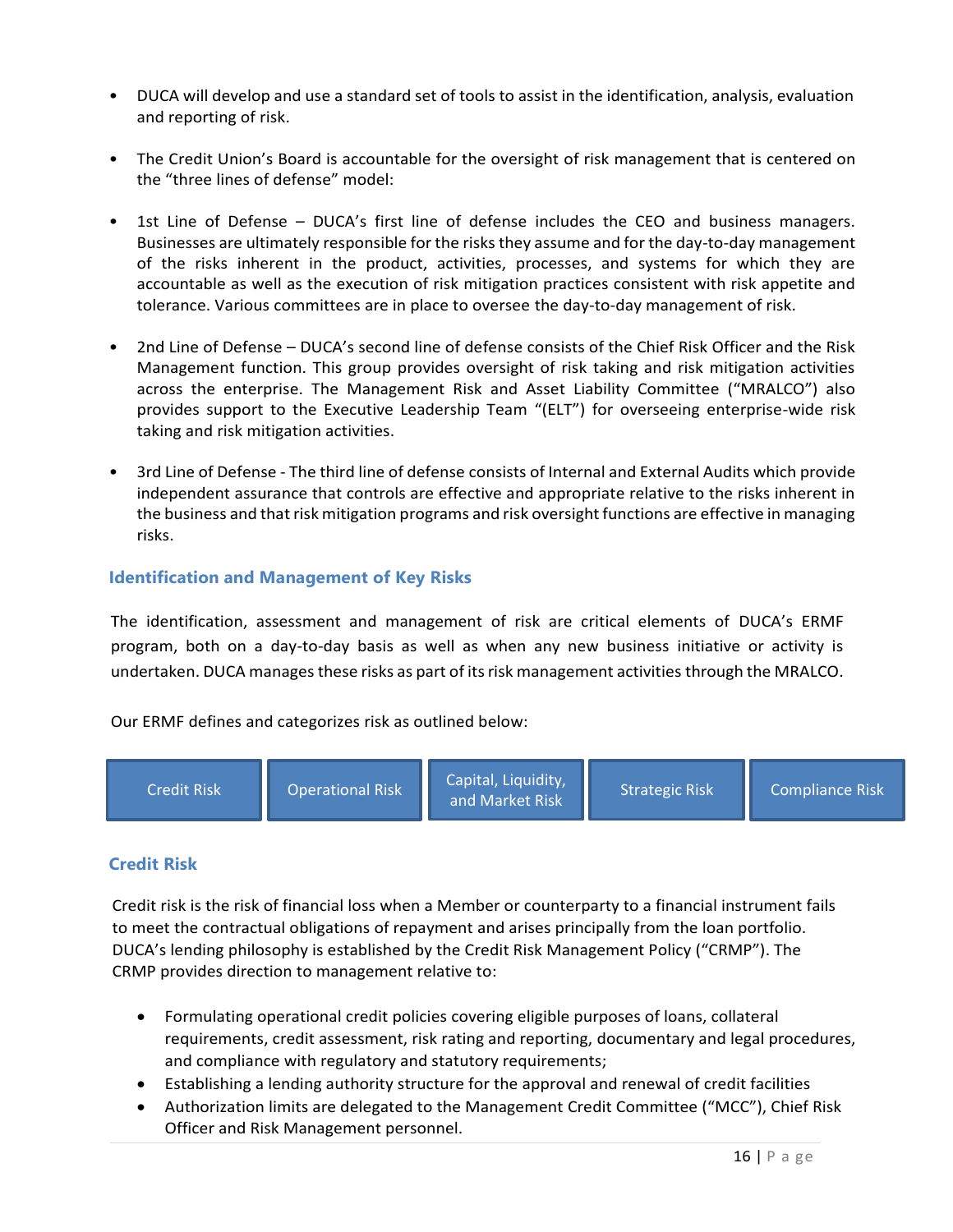- Reviewing and assessing specific and aggregate credit risk
- Limits in concentrations of exposure to counterparties
- Compliance with agreed exposure limits. Regular reports are provided to the MCC and quarterly to the Board Risk Committee on the quality of the loan portfolio

#### **Operational Risk**

Operational risk is the risk of loss resulting from inadequate or failed human performance, processes or technology. DUCA is exposed to a broad range of operational risks including talent acquisition, retention, performance and succession, technology/systems failures, fraud/theft/ misappropriation of assets, business disruption, information/privacy/fiduciary breaches or failed transaction processing. The failure to manage operational risk can result in direct or indirect financial loss, reputational impact, regulatory censure and penalties, or failure in the management of other risks.

DUCA manages operational risk through its policies, procedures and internal controls related to human resources, information technology development and change management and business operations. Complementing these policies, procedures and internal controls are teams that focus on the enterprise-wide management of specific operational risks such as financial crime, business continuity/disaster recovery, privacy and confidentiality, vendor management, project management, and information security and information technology governance. These teams have developed specific programs, policies, standards and methodologies to support the management of operational risk.

### **Capital, Liquidity and Market Risk**

#### 1. Capital Risk

The Internal Capital Adequacy Assessment Process ("ICAAP") provides a framework for evaluating and determining the amount of capital required to manage through unexpected losses arising from adverse economic and operational conditions. Modelling and stress testing, applied to both near- and longer-term planning, forecasting and strategic objectives, is a key component of the ICAAP. The ICAAP includes calculation of required capital levels based on the financial plan for the upcoming fiscal year, application of stress testing related to key identified risks using sensitivity analysis to determine capital impacts under different scenarios, assessment of internal capital targets for reasonableness relative to the regulatory capital requirements and projection of capital levels forward over multiple years and assessment against regulatory and internal capital requirements. The ICAAP is submitted to DICO annually.

Application of the ICAAP in 2017 confirmed that DUCA's capital levels are sufficient. The Credit Union does expect higher levels of asset growth in the future and as such, a share raise may be required in 2019/2020.

#### 2. Liquidity Risk

Liquidity is the ability of a credit union to generate or obtain sufficient cash or its equivalents in a timely manner at a reasonable price to meet its commitments as they fall due. Liquidity risk arises from a credit union's potential inability to meet both expected and unexpected current and future cash flow and collateral needs without affecting daily operations or its financial condition. A credit union's obligations, and the funding sources used to meet them, depend significantly on its business mix, balance sheet structure, and the cash flow profiles of its on- and off-balance obligations. These include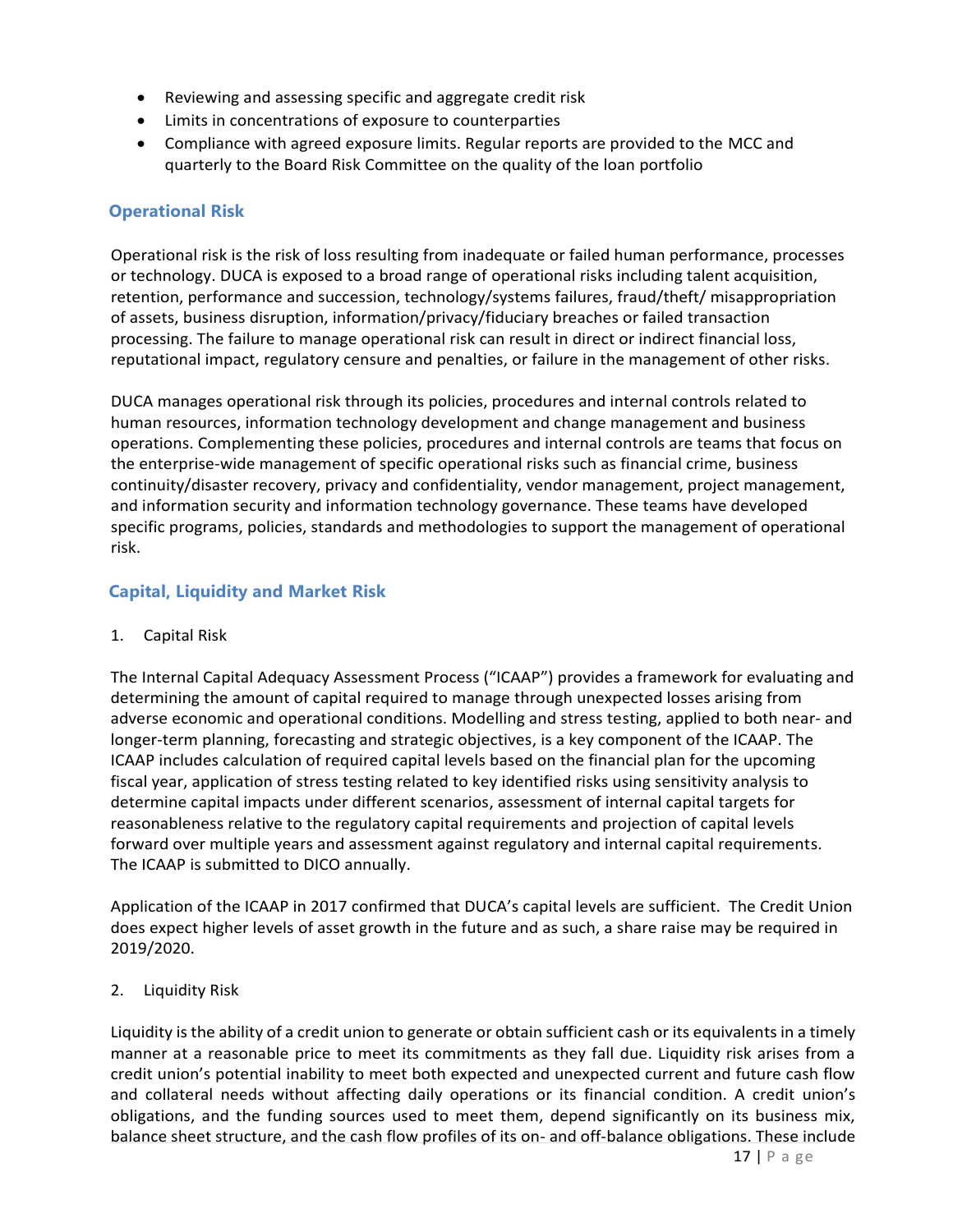funding mismatches, market constraints on the ability to convert assets into cash or in accessing sources of funds, and contingent liquidity events, such as finding additional funds for undrawn loan commitments or replacing maturing liabilities.

The Credit Union has implemented the following liquidity metrics.

- i. The Credit Union's key liquidity metric is the Liquidity Coverage Ratio ("LCR"). The LCR is a measure that aims to ensure that the credit union has an adequate stock of unencumbered high-quality liquid assets ("HQLA") that can be converted into cash at little or no loss of value, to meet its liquidity needs for a 30-calendar day liquidity stress scenario.
- ii. The Net Stable Funding Ratio ("NSFR") is a standard that will require the credit union to maintain a stable funding profile in relation to the composition of their assets and off-balance sheet activities.
- iii. The Net Cumulative Cash Flow Ratio ("NCCFR") is a liquidity metric that identifies potential future funding mismatches between contractual inflows and outflows for various time bands over and up to a 12-month time horizon. It measures the credit union's detailed cash flows to capture the risk posed by funding mismatches between assets and liabilities.
- iv. Another important metric developed by the Credit Union to measure liquidity daily is a measurement known as the Internal Liquidity Ratio ("ILR").

The Board of Directors has established minimum ratios of 125% for the LCR, 110% for NSFR and NCCFR and 10%-20% for the ILR. LCR, NSFR, NCCFR and ILR ratios are monitored and reported to MRALCO and the Board Risk Committee/Board quarterly.

At December 31, 2017, DUCA was compliant with these requirements.

3. Market Risk

Market risk is the risk of loss resulting from changes in financial market factors, most commonly through interest rate changes. Interest rate risk is the sensitivity of DUCA's financial position to movements in interest rates. It arises from the fact that assets, liabilities and off-balance sheet instruments mature or re-price at various dates. As interest rates change, net interest income can be negatively impacted based on the distribution of these maturity and re-pricing dates. We assess our level of interest rate risk using an income simulation model. Through this model, we run various scenarios based upon expected interest rate levels and we manage our risk tolerance levels based upon a 1% shock to those rates. The process and procedures surrounding this are governed by a defined policy, which is approved by the Board.

At December 31, 2017, DUCA was compliant with these requirements.

#### **Strategic Risk**

Strategic risk is the risk that DUCA is unable to identify and adapt to changes in the business environment and/or is unable to implement appropriate business plans and strategies.

DUCA manages its strategic risk through its strategic planning process. The ELT, led by the CEO is